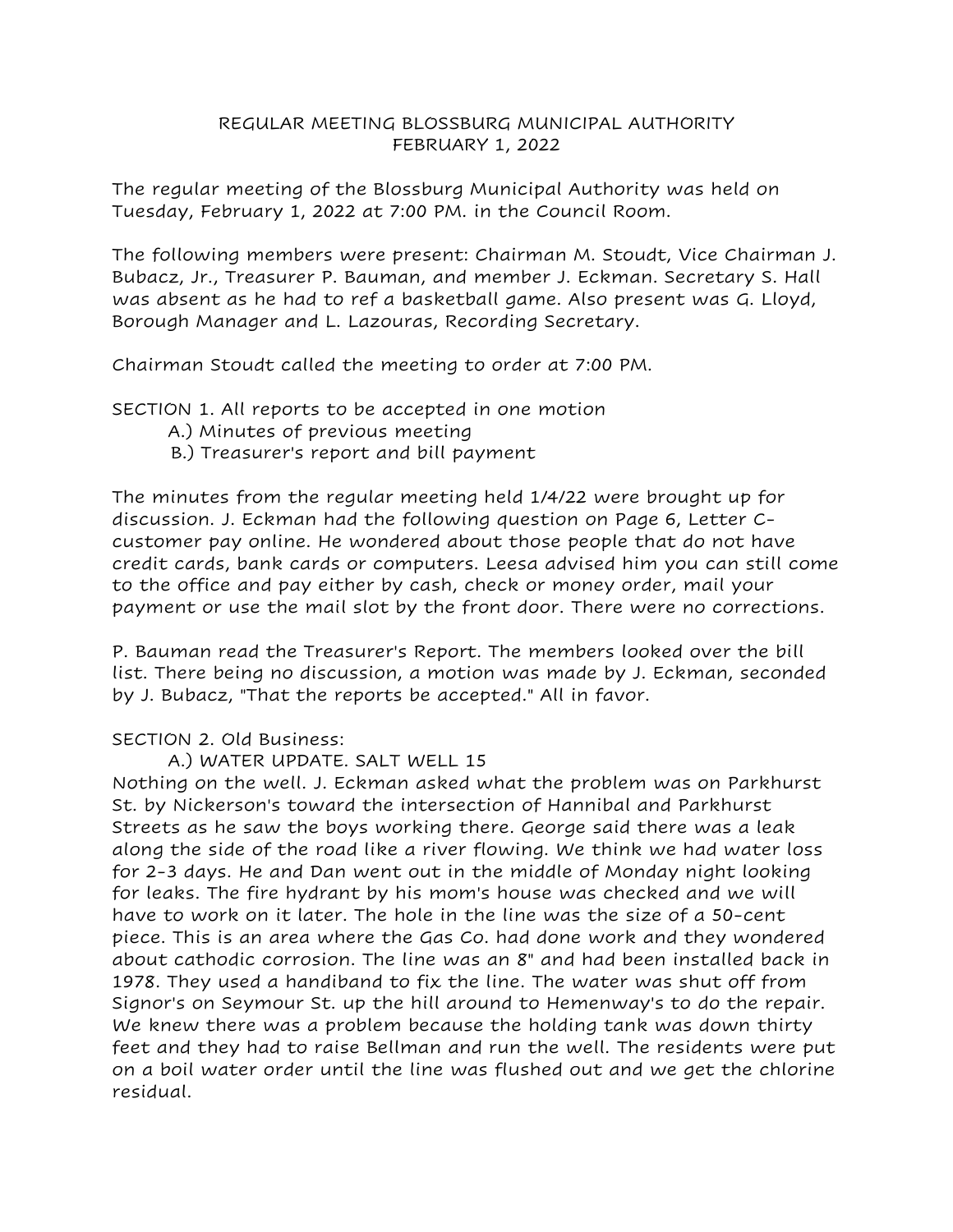### REPSOL

George reported that Repsol has two new well pads going in and will be buying water from our B&D hydrant. They will get two loads per day and will draw for about 4-5 months. It was asked if a hydrant can freeze, and it can. J. Eckman saw in Arnot that Todd Berguson had a ground heater. Mike said they are self-contained portable hydronic with a heat tube and blanket that sends the heat down. You can rent them from Sun Belt and the gas industry uses them all the time. George will talk to Todd about his.

# B.) DELINQUENTS

George gave the members the report from Cheryl, and we are making progress. Mike said to convey our thanks to her.

# C.) INFILTRATION

They haven't been doing much due to the snow and plowing. George will contact Wellsboro about their pipe cleaner next month. Mike was at a UCC Code meeting, and they adopted the PA. 2018 Series B. Codes. If you line pipes inside you can only do the size of 4" to 18" and nothing larger.

# D.) WATER FUTURE I-99/BUSINESS 15 CORRIDOR

UTRA is getting easements signed. Some people are not going to sign, and they could file for Eminent Domain to speed the process up. They are looking into running the line along the road instead, and boring instead of doing an open cut. Mike said by the Penelec place there is a steep bank with a sharp drop. Past the sewer plant, the internet cable was installed to Covington along the road also. The line will be run on the east side down N. Wmsn. Rd. and the back streets in Putnam and Covington. It will be gravity fed until it gets to Covington. It will go down Canada Road but not up the Copp Hollow Road. There is enough pressure from Bloss to reduce from 120 down to 40. Canada Road and west and east is 87 PSI and at Lowe's 90-100. The line will be 5-6 feet deep. There will be a T at Canada Rd. and another up to Welch. J. Eckman said there is potential for development up Copp Hollow so they should consider putting a T there also.

# E.) TAYLOR RUN-SOUTHWESTERN

# F.) CASSELBERRY

George got a text from Jim today that he is working on the papers to submit to SRBC. He has to get a large-scale map printed.

G.) OLD HOSPITAL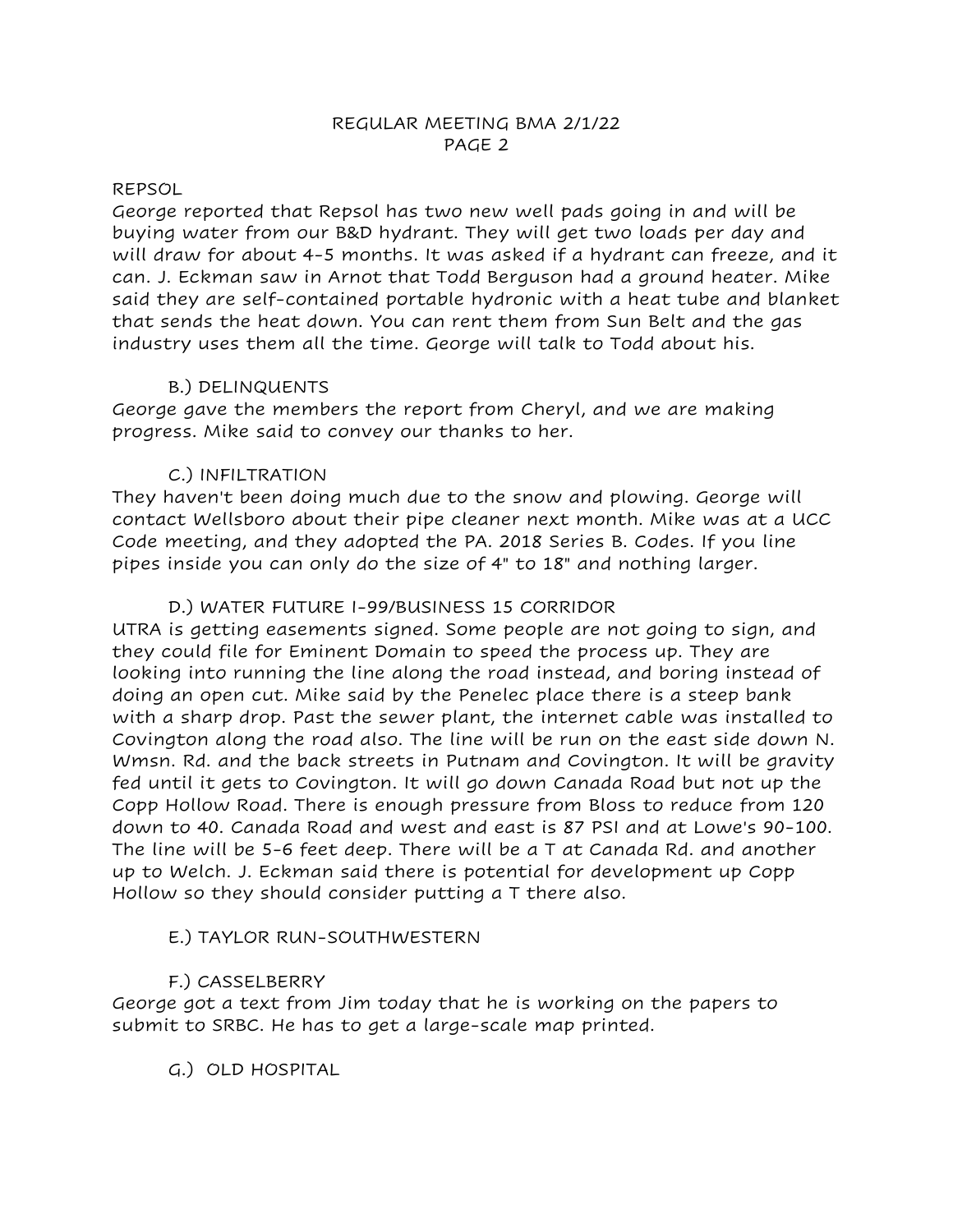### REGULAR MEETING BMA 2/1/22 PAGE 3

They will need to set up a ZHB meeting to get the land rezoned. On the 14th is the Planning Commission meeting and Dave Adams will have the plans. There will also have to be a public meeting. The business relates to Joseph's Place. P. Bauman asked about the potential demand for the stp and water supply. The talk is they will employ seventy. It was asked how many patient beds there will be, but that is not known yet. George said the original stp and water system took care of the old hospital when operating.

#### H.) TAYLOR RUN TANK

In the original bid was the Performance and Payment Bond Adder in the amount of \$17,500.00, which will revise the contract total. George talked with S. Bray as we requested a detailed description, and there is a change in the wording. A motion was made by J. Eckman, seconded by J. Bubacz, "That we approve the Contract Add #1-Payment & Performance Bonds." All in favor. Chairman Stoudt will sign and return to them. We have not talked with Dutchland so Mike and George will call. Hopefully, there will not be a struggle to get supplies like the steel and rebar as there is an ongoing global pandemic and changing supply chain conditions because of Covid. We will ask if they could be gotten now and placed on site.

### I.) NEW STP

RUS said we are close to being able to bid in March. Alyssa sent an update of progress that has been made and what steps are left to complete. Due to the hold up, George reported that our Interim loan funding with FCCB will have to be extended. We borrowed \$4,628,000.00 in 8/20, at 2.37% interest with a due date of 8/13/22. We pay interest on the outstanding principal balance amount drawn once a year on the anniversary date, of which the bank sends us a bill. An email was sent to Johnathan Cox at Eckert Seaman's, and he said it is time to start working on an extension. It was noted there must be other places in the same boat as us with all the delays. It was asked if the bids are over budget, will RUS have more funding available if needed, but we don't know. A motion was made by J. Bubacz, seconded by P. Bauman, "That we extend the term of the loan with FCCB and see if it can be for 24 months. If we start to build this year it could take until 2024 so a longer term would give us some leeway." All in favor. George had talked about hiring our own inspector, Ron Weed, which would cost less. He would report to us, and George and Mike would oversee him. J. Bubacz said there would be no benefits paid and just a flat rate per hour and George said yes. George figures on 20 hours a week. A motion was made by J. Eckman, seconded by J. Bubacz, "That we pay \$40.00 per hour to Ron Weed as our inspector." All in favor.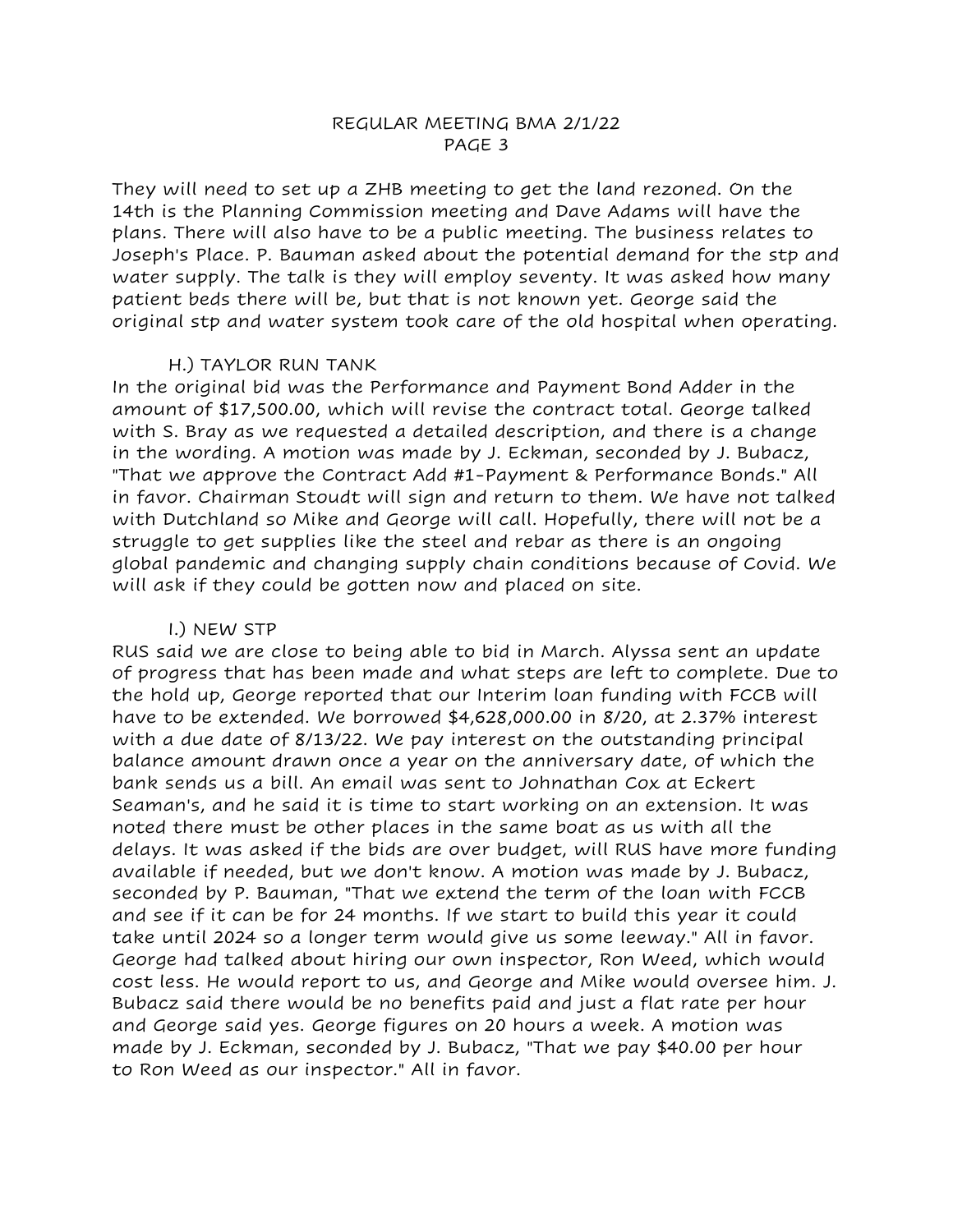### REGULAR MEETING BMA 2/1/22 PAGE 4

### J.) BRAY WTP EVALUATION

George had called the man that did the pall study and left a message, but he has not called back so will call again.

K.) BR DAM

# L.) PAINT BR DAM

# M.) CYBERSECURITY

J. Bubacz reported they had a meeting with CSR. There is an update for Windows 11 and that will depend upon the software. Training will be done. It was noted there should be manual overrides for any systems using a computer should any problems arise.

### SECTION 3. NEW BUSINESS:

A.) HRG REQUEST #7

Request #7 was received in the amount of \$1,027.00 from 11/29-12/31/21 for Professional Services. S. Bray has reviewed this. A motion was made by P. Bauman, seconded by J. Eckman, "That this bill be approved for payment." All in favor. J. Bubacz and S. Hall will sign the papers and will be returned via email. George said #6 had been returned to RUS but they have not replied so we can pay it.

B.) REPSOL ROYALTY-#49-Not received yet

C.) C&N CD INTEREST STATEMENTS, EASY ACCESS CD's, FCCB-Statements for 1/22 were passed out.

P. Bauman reported that rates have gone up a little and if you go out five years you can get 1%.

# D.) LETTER DAVE BOGACZYK

George had taken all his accounts and done a history of all bills sent and all amounts received. He had done up to 12/15/20 and more bills have incurred after that date, but this was a start. The members had been given a copy. George and Mike met with Dave and went over the data to that date. George will continue from that date forward with the current bills, and they will meet again in a few weeks. George said he would write one check for all three utilities which can cause confusion. He had called J. Eckman to discuss the matter and Jack said it has to be taken to the entire Board but hopes it can be resolved. Leesa asked if he had provided any of his own records, but he did not. Mike thanked George for all the time he spent on this.